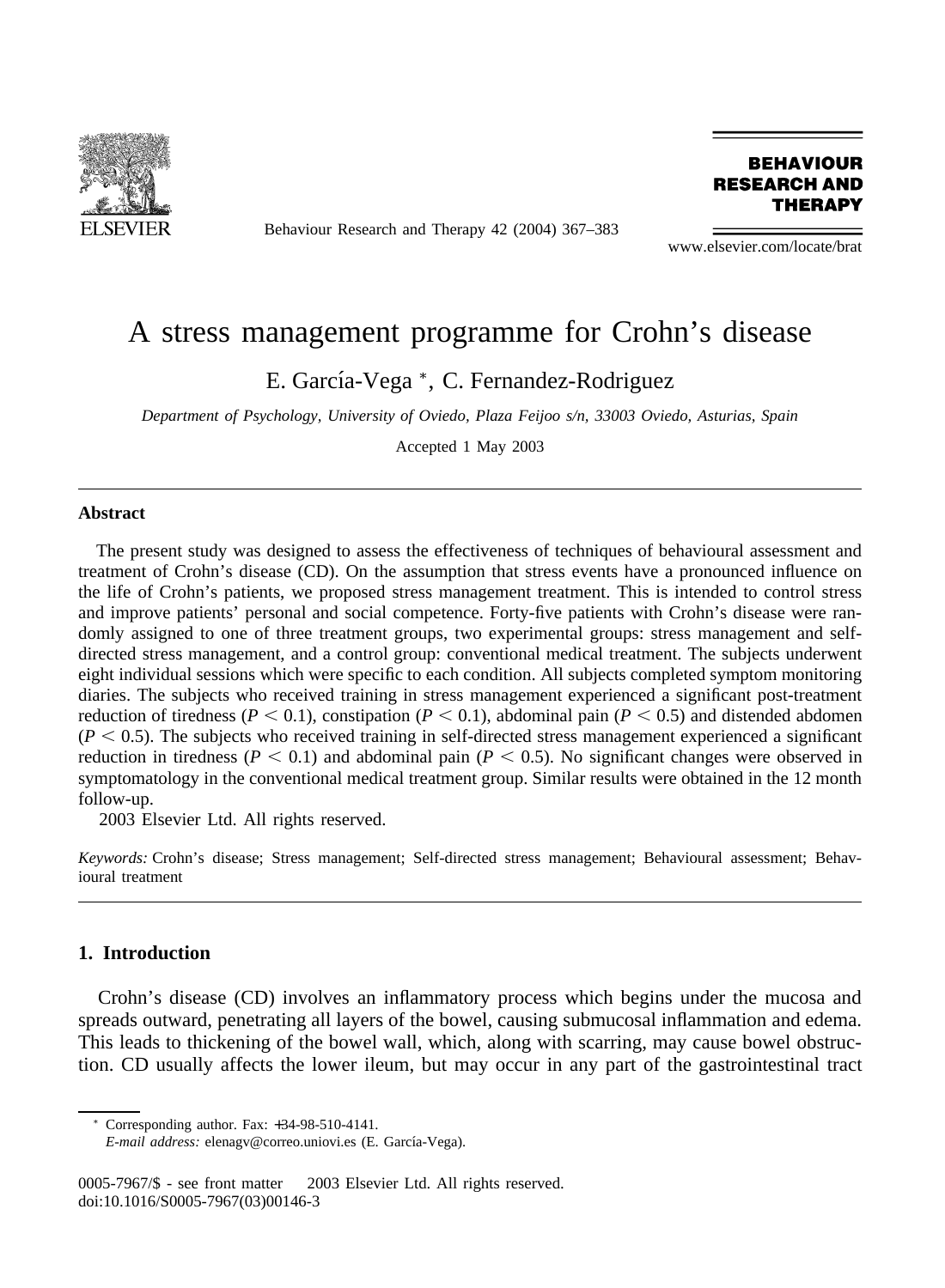from the esophagus to the rectum. It may also occur in two or more sites separated by healthy tissue. The clinical course of the disease is commonly marked by periods of remission and exacerbation. CD is primarily characterized by diarrhoea, abdominal pain, weight loss and fever. Patients also frequently develop fistulas extending to the bladder or/and to the surface of the skin.

CD affects about 56% of patients before the age of 22, with a similar incidence in both sexes. Evidence suggests that the global incidence of this disease is on the increase [\(Irvine, Farrokhyar, &](#page--1-0) [Swarbrick, 2001; Pajares & Gisbert, 2001; Sonnenberg, McCarty, & Jacobsen, 1991\)](#page--1-0). In Asturias (Spain), the incidence from 1965 to 1975 was 0.48 per 100,000 inhabitants/year whereas from 1975 to 1985 this figure had increased to 1.9 (Martínez, Fernández, Rodrigo, & Martínez, 1983; Saro, Argüelles, Alvarez, & Diaz, 1986).

### **2. Crohn's disease and stress**

The notion that stressors may affect the expression of symptoms in individuals with Crohn's disease has been investigated by a number of researchers [\(Anton, 1999; Drossman, 1998; Garret &](#page--1-0) Drossman, 1990; Garrett, Brantley, Jones, & McKnight, 1991; García-Vega & Fernández, 1998; [Gerbert, 1980; Greene, Blanchard, & Wan, 1994; Milne, Joachim, & Niedhardt, 1986; Schwartz &](#page--1-0) [Blanchard, 1991; Schwartz & Schwartz, 1982; Szabo, 1985\)](#page--1-0). While stressful life events related to the onset of Crohn's disease have been reported, the vast majority of studies suggest that stress mainly affects the course of the disease by exacerbating the primary symptoms and suggests a stress-symptom association with this disorder.

The disease in itself can directly impoverish quality of life (tiredness, medical treatment, physical exertion, etc.) or can favour the appearance of stressor situations, such as prolonged discomfort, repeated stays in hospital, intrusive diagnostic procedures, loss of time, work-related problems, affective problems, etc. [\(Turnbull & Vallis, 1995; Verissimo, Mota-Cardoso, & Taylor, 1998\)](#page--1-0). These situations can cause a number of behavioural problems which vary according to the patient's outlook concerning the illness (thoughts about its severity or about future stays in hospital or surgical interventions) and a lack or inadequacy of coping strategies in these situations (dependence on the emotional support of a key person, delegation of responsibilities, work-related problems). All stressful situations can augment physiological reactivity which can worsen the symptomatology and this deterioration in the course of the disease is, in itself, an important stressor.

There are little published data on the psychological treatment of Crohn's disease and the research carried out is based on three types of psychological intervention: psychotherapy, biofeedback and stress management techniques. We cannot draw any conclusions from the efficacy of psychotherapy which would be mainly justified in cases of associated psychiatric illness and/or the patient's mistaken conception about the physiology of CD [\(Freyberger, Kunsebeck, Lempa,](#page--1-0) [Wellman, & Avenarius, 1985; Maunder & Esplen, 2001; Von Wietersheim et al., 2001\)](#page--1-0). Given the characteristics of this illness, biofeedback only appears to be useful in patients with specific symptoms such as anal incontinence [\(Bielefeldt, Enck, & Wienbeck, 1990; McLeod, 1987\)](#page--1-0). Finally, justification for the use of stress management is based on the fact that the severity of Crohn's disease is known to increase in emotionally stressful situations. Moreover, the few studies which have attempted to assess the utility of this procedure with methodological rigor (García-